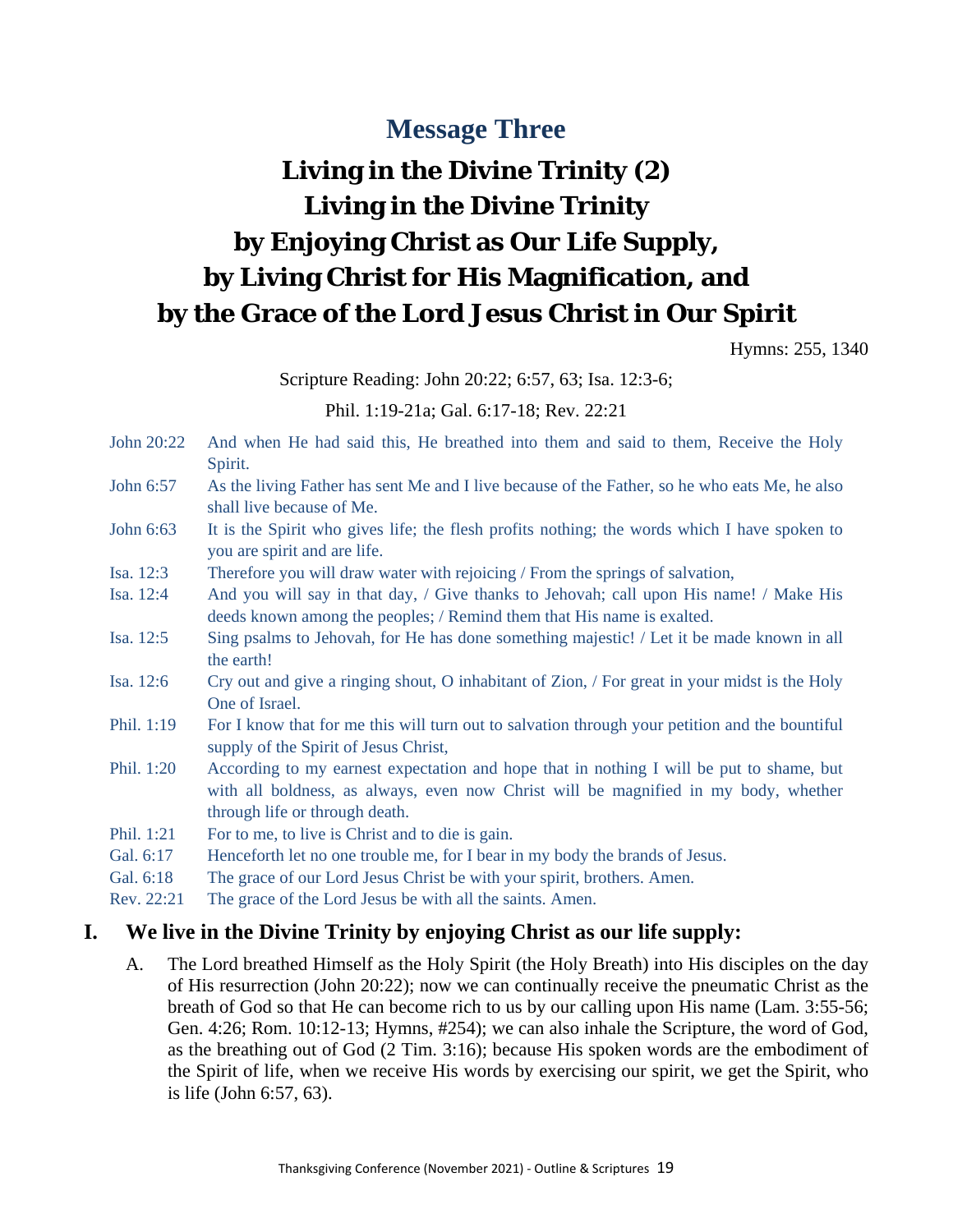- John 20:22 And when He had said this, He breathed into them and said to them, Receive the Holy Spirit.
- Lam. 3:55 I called upon Your name, O Jehovah, / From the lowest pit.
- Lam. 3:56 You have heard my voice; do not hide / Your ear at my breathing, at my cry.
- Gen. 4:26 And to Seth also a son was born, and he called his name Enosh. At that time men began to call upon the name of Jehovah.
- Rom. 10:12 For there is no distinction between Jew and Greek, for the same Lord is Lord of all and rich to all who call upon Him;

Rom. 10:13 For "whoever calls upon the name of the Lord shall be saved."

Hymns, #254 O Lord of life, breathe on us now

| (1)            | O Lord of life, breathe on us now.                                           | And move within us while we pray:    |
|----------------|------------------------------------------------------------------------------|--------------------------------------|
|                | The spring of our new life art Thou,                                         | The very light of our new day.       |
| (2)            | O strangely art Thou with us, Lord,                                          | Neither in height nor depth to seek; |
|                | In nearness shall Thy voice be heard:                                        | Spirit to spirit Thou dost speak.    |
| (3)            | Thou art our Advocate on high:                                               | He is our Advocate within;           |
|                | O plead the truth, and make reply                                            | To every argument of sin.            |
| (4)            | But ah, this faithless heart of mine!                                        | The way I know, I know my guide;     |
|                | Forgive me, O my Friend divine,                                              | That I so often turn aside.          |
| (5)            | Be with me when no other friend                                              | The myst'ry of my heart can share:   |
|                | And be Thou known, when fears transcend.                                     | By Thy best name of Comforter.       |
| $2$ Tim $3.16$ | All Scripture is God breathed and profitable for teaching for conviction for |                                      |

- 2 Tim. 3:16 All Scripture is God-breathed and profitable for teaching, for conviction, for correction, for instruction in righteousness,
- John 6:57 As the living Father has sent Me and I live because of the Father, so he who eats Me, he also shall live because of Me.

John 6:63 It is the Spirit who gives life; the flesh profits nothing; the words which I have spoken to you are spirit and are life.

- B. God's intention in His economy is to be the fountain, the source, of living waters to satisfy His chosen people for their enjoyment, with the goal of producing the church as God's increase, God's enlargement, to be God's fullness for His expression—Jer. 2:13; Lam. 3:22- 24; 1 Cor. 1:9:
	- Jer. 2:13 For My people have committed two evils: / They have forsaken Me, / The fountain of living waters, / To hew out for themselves cisterns, / Broken cisterns, / Which hold no water.
	- Lam. 3:22 It is Jehovah's loving kindness that we are not consumed, / For His compassions do not fail;
	- Lam. 3:23 They are new every morning; / Great is Your faithfulness.
	- Lam. 3:24 Jehovah is my portion, says my soul; / Therefore I hope in Him.
	- 1 Cor. 1:9 God is faithful, through whom you were called into the fellowship of His Son, Jesus Christ our Lord.
	- 1. Our drinking of the one Spirit in resurrection makes us members of the Body, builds us up as the Body, and prepares us to be the bride of Christ—12:13; Rev. 22:17; John 4:14b.
		- 1 Cor. 12:13 For also in one Spirit we were all baptized into one body, whether Jews or Greeks, whether slaves or free, and were all given to drink one Spirit.
		- Rev. 22:17 And the Spirit and the bride say, Come! And let him who hears say, Come! And let him who is thirsty come; let him who wills take the water of life freely.
		- John 4:14 But whoever drinks of the water that I will give him shall by no means thirst forever; but the water that I will give him will become in him a fountain of water springing up into eternal life.
	- 2. We can joyously draw water from the springs of salvation by speaking and singing to the Lord, by the Lord, for the Lord, in the Lord, and with the Lord to exalt the Lord and to rejoice in the Lord in a continuing way—Psa. 46:4; Isa. 12:3-6.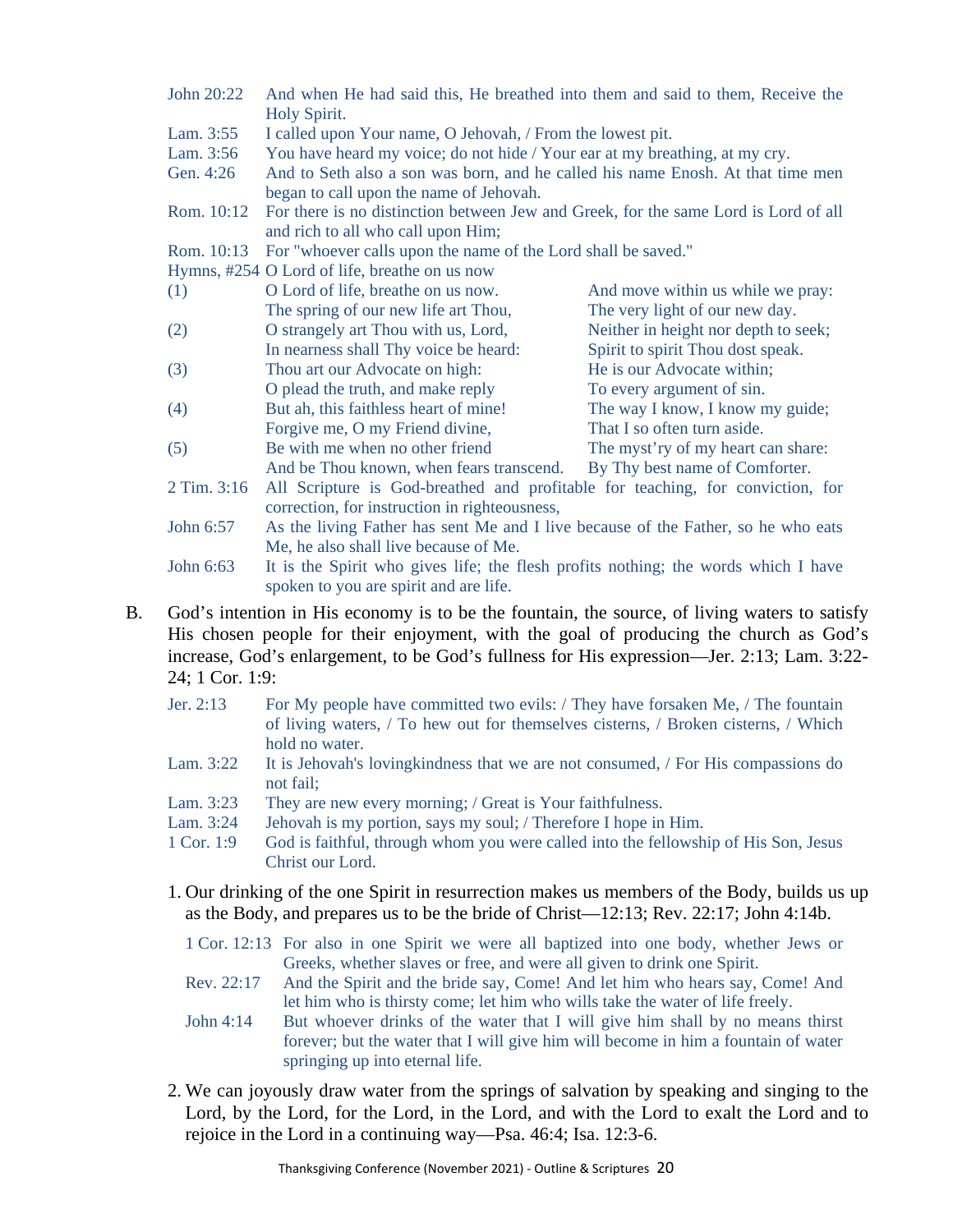- Psa. 46:4 There is a river whose streams gladden the city of God, / The holy place of the tabernacles of the Most High.
- Isa. 12:3 Therefore you will draw water with rejoicing / From the springs of salvation,
- Isa. 12:4 And you will say in that day, / Give thanks to Jehovah; call upon His name! / Make His deeds known among the peoples; / Remind them that His name is exalted.
- Isa. 12:5 Sing psalms to Jehovah, for He has done something majestic! / Let it be made known in all the earth!
- Isa. 12:6 Cry out and give a ringing shout, O inhabitant of Zion, / For great in your midst is the Holy One of Israel.
- 3. We can enjoy the Lord as our spiritual drink by practicing to speak with Him constantly; then spontaneously, we will live Christ—Num. 20:8; Phil. 4:6-7, 12.
	- Num. 20:8 Take the rod, and gather the assembly, you and Aaron your brother, and speak to the rock before their eyes, so that it yields its water. Thus you shall bring forth water for them out of the rock and give the assembly and their livestock something to drink.
	- Phil. 4:6 In nothing be anxious, but in everything, by prayer and petition with thanksgiving, let your requests be made known to God;
	- Phil. 4:7 And the peace of God, which surpasses every man's understanding, will guard your hearts and your thoughts in Christ Jesus.
	- Phil. 4:12 I know also how to be abased, and I know how to abound; in everything and in all things I have learned the secret both to be filled and to hunger, both to abound and to lack.
- C. We can eat Christ as our spiritual food in order to live because of Him (John 6:57); to eat Christ is to eat His words by exercising our spirit to both pray-read and muse upon His words so that His words become the gladness and joy of our heart (Jer. 15:16; Psa. 119:15-16; Josh. 1:8-9); to live not only by but also "because of" Christ means that the energizing element of Christ becomes the supplying factor for us to live Christ.
	- John 6:57 As the living Father has sent Me and I live because of the Father, so he who eats Me, he also shall live because of Me.
	- Jer. 15:16 Your words were found and I ate them, / And Your word became to me / The gladness and joy of my heart, / For I am called by Your name, / O Jehovah, God of hosts.
	- Psa. 119:15 I will muse upon Your precepts / And regard Your ways.
	- Psa. 119:16 I will take delight in Your statutes; / I will not forget Your word.
	- Josh. 1:8 This book of the law shall not depart from your mouth, but you shall muse upon it day and night so that you may be certain to do according to all that is written in it. For then you will make your way prosperous and then you will have success.
	- Josh. 1:9 Have I not commanded you? Be strong and take courage; do not be afraid or dismayed. For Jehovah your God is with you wherever you go.

## **II. We live in the Divine Trinity by living Christ for His magnification by the bountiful supply of the Spirit of Jesus Christ—Phil. 1:19-21a:**

- Phil. 1:19 For I know that for me this will turn out to salvation through your petition and the bountiful supply of the Spirit of Jesus Christ,
- Phil. 1:20 According to my earnest expectation and hope that in nothing I will be put to shame, but with all boldness, as always, even now Christ will be magnified in my body, whether through life or through death.
- Phil. 1:21 For to me, to live is Christ and to die is gain.
- A. The believers live Christ by the bountiful supply of the Spirit of Jesus Christ; the Spirit of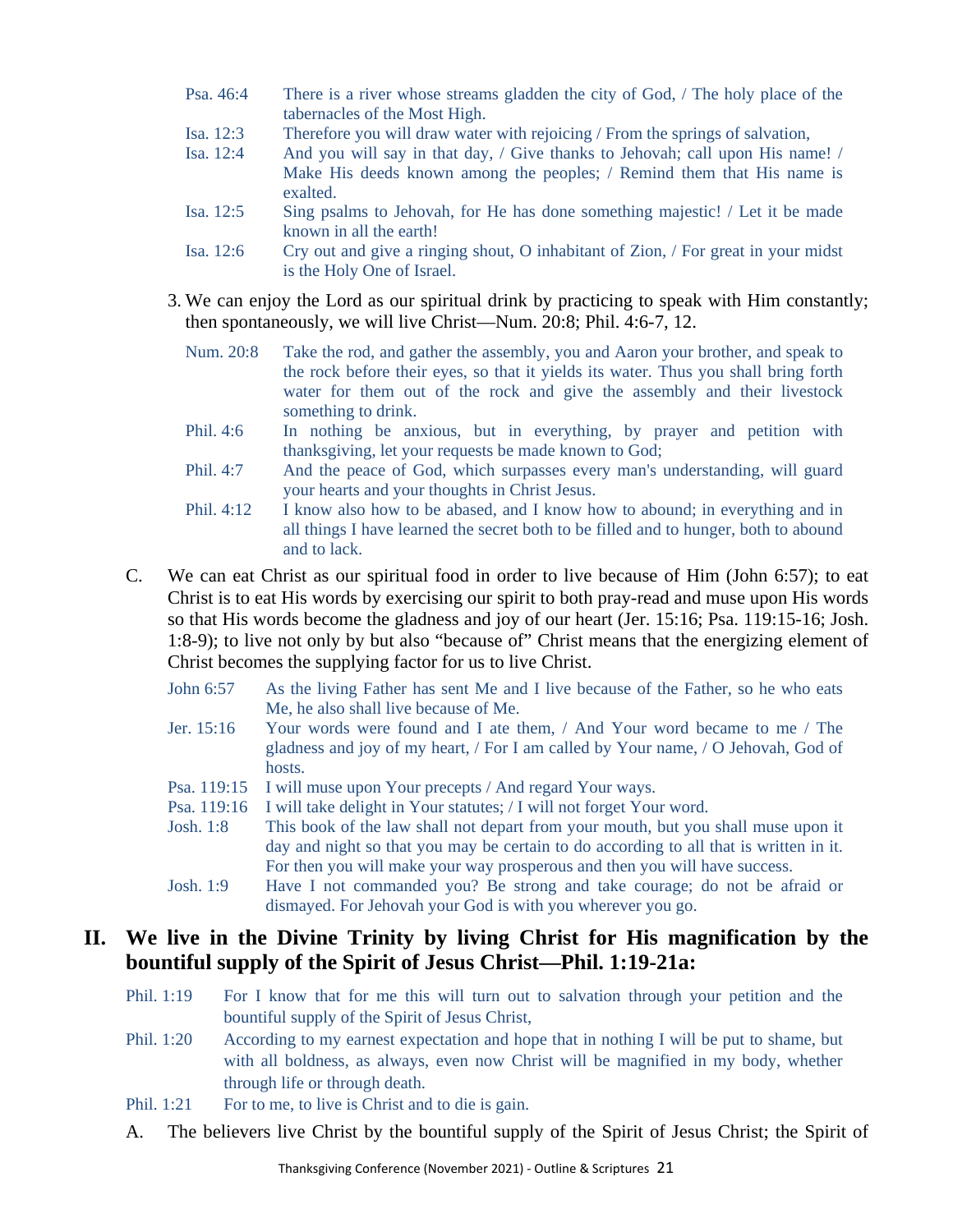Jesus Christ is the Christ who is the life-dispensing Spirit—v. 19; 1 Cor. 15:45b; 2 Cor. 3:6:

- Phil. 1:19 For I know that for me this will turn out to salvation through your petition and the bountiful supply of the Spirit of Jesus Christ,
- 1 Cor. 15:45 So also it is written, "The first man, Adam, became a living soul"; the last Adam became a life-giving Spirit.
- 2 Cor. 3:6 Who has also made us sufficient as ministers of a new covenant, ministers not of the letter but of the Spirit; for the letter kills, but the Spirit gives life.
- 1. This bountiful supply includes divinity, humanity, crucifixion, resurrection, ascension, the divine attributes, and the human virtues.
- 2. Everything we do and all our living should come about by the bountiful supply of the Spirit of Jesus Christ—Phil. 1:19.
	- Phil. 1:19 For I know that for me this will turn out to salvation through your petition and the bountiful supply of the Spirit of Jesus Christ,
- 3. Under the divine dispensing of the Divine Trinity, we will spontaneously receive the supply of Christ within and will live a life that expresses Christ—vv. 20-21a.
	- Phil. 1:20 According to my earnest expectation and hope that in nothing I will be put to shame, but with all boldness, as always, even now Christ will be magnified in my body, whether through life or through death.
	- Phil. 1:21 For to me, to live is Christ and to die is gain.
- B. All of Paul's life and work were not for expressing himself or for displaying his knowledge, his ability, or his other merits and strong points; what he was and what he did were for expressing Christ, even for magnifying Christ—v. 20; 3:3-10; 2 Cor. 4:5.
	- Phil. 1:20 According to my earnest expectation and hope that in nothing I will be put to shame, but with all boldness, as always, even now Christ will be magnified in my body, whether through life or through death.
	- Phil. 3:3 For we are the circumcision, the ones who serve by the Spirit of God and boast in Christ Jesus and have no confidence in the flesh,
	- Phil. 3:4 Though I myself have something to be confident of in the flesh as well. If any other man thinks that he has confidence in the flesh, I more:
	- Phil. 3:5 Circumcised the eighth day; of the race of Israel, of the tribe of Benjamin, a Hebrew born of Hebrews; as to the law, a Pharisee;
	- Phil. 3:6 As to zeal, persecuting the church; as to the righteousness which is in the law, become blameless.
	- Phil. 3:7 But what things were gains to me, these I have counted as loss on account of Christ.
	- Phil. 3:8 But moreover I also count all things to be loss on account of the excellency of the knowledge of Christ Jesus my Lord, on account of whom I have suffered the loss of all things and count them as refuse that I may gain Christ
	- Phil. 3:9 And be found in Him, not having my own righteousness which is out of the law, but that which is through faith in Christ, the righteousness which is out of God and based on faith,
	- Phil. 3:10 To know Him and the power of His resurrection and the fellowship of His sufferings, being conformed to His death,
	- 2 Cor. 4:5 For we do not preach ourselves but Christ Jesus as Lord, and ourselves as your slaves for Jesus' sake.
- C. In the apostle's suffering in his body, Christ was magnified; that is, He was shown or declared to be great (without limitation), exalted, and extolled—Phil. 1:20: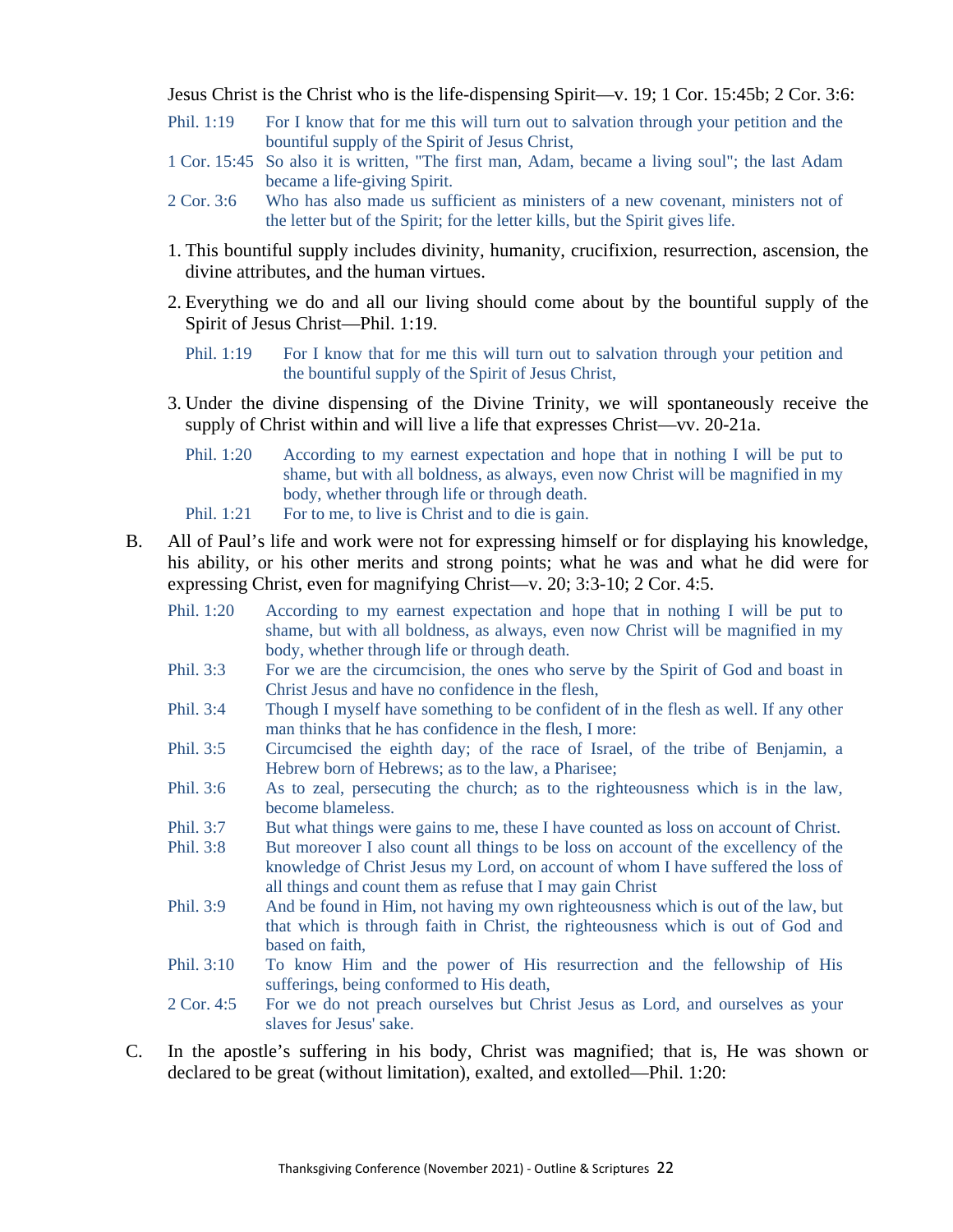- Phil. 1:20 According to my earnest expectation and hope that in nothing I will be put to shame, but with all boldness, as always, even now Christ will be magnified in my body, whether through life or through death.
- 1. The apostle's sufferings afforded him opportunity to express Christ in His unlimited greatness—Acts 9:16; 2 Cor. 6:4; 11:23; Col. 1:24.
	- Acts 9:16 For I will show him how many things he must suffer on behalf of My name.
	- 2 Cor. 6:4 But in everything we commend ourselves as ministers of God, in much endurance, in afflictions, in necessities, in distresses,
	- 2 Cor. 11:23 Ministers of Christ are they? I speak as being beside myself, I more so! In labors more abundantly, in imprisonments more abundantly, in stripes excessively, in deaths often.
	- Col. 1:24 I now rejoice in my sufferings on your behalf and fill up on my part that which is lacking of the afflictions of Christ in my flesh for His Body, which is the church;
- 2. To magnify Christ under any circumstances is to experience Him with the topmost enjoyment—Phil. 1:18; 4:23.
	- Phil. 1:18 What then? Only that in every way, whether in pretense or in truthfulness, Christ is announced; and in this I rejoice; yes, and I will rejoice;
	- Phil. 4:23 The grace of the Lord Jesus Christ be with your spirit.
- 3. As Paul was held captive in a Roman prison, he magnified Christ, making Him to appear great in the eyes of his captors; regardless of the circumstances, Paul was full of joy and rejoicing in the Lord—1:4, 18, 25; 2:2, 17-18, 28-29; 3:1; 4:1, 4.
	- Phil. 1:4 Always in my every petition on behalf of you all, making my petition with joy,
	- Phil. 1:18 What then? Only that in every way, whether in pretense or in truthfulness, Christ is announced; and in this I rejoice; yes, and I will rejoice;
	- Phil. 1:25 And being confident of this, I know that I will remain and continue with you all for your progress and joy of the faith,
	- Phil. 2:2 Make my joy full, that you think the same thing, having the same love, joined in soul, thinking the one thing,
	- Phil. 2:17 But even if I am being poured out as a drink offering upon the sacrifice and service of your faith, I rejoice, and I rejoice together with you all.
	- Phil. 2:18 And in like manner you also rejoice, and you rejoice together with me.
	- Phil. 2:28 I have sent him therefore the more eagerly, so that when you see him again, you may rejoice and I may be less sorrowful.
	- Phil. 2:29 Receive him therefore in the Lord with all joy, and hold such in honor,
	- Phil. 3:1 Finally, my brothers, rejoice in the Lord. To write the same things to you, for me it is not irksome, but for you it is safe.
	- Phil. 4:1 So then, my brothers, beloved and longed for, my joy and crown, in the same way stand firm in the Lord, beloved.
	- Phil. 4:4 Rejoice in the Lord always; again I will say, rejoice.
- 4. Paul's shining forth and expressing Christ in his joy were a declaration of the unlimited greatness of Christ and a declaration that Christ is inexhaustible—Eph. 3:8, 18; cf. Isa. 9:6.
	- Eph. 3:8 To me, less than the least of all saints, was this grace given to announce to the Gentiles the unsearchable riches of Christ as the gospel
	- Eph. 3:18 May be full of strength to apprehend with all the saints what the breadth and length and height and depth are
	- Isa. 9:6 For a child is born to us, / A Son is given to us; / And the government / Is upon His shoulder; / And His name will be called / Wonderful Counselor, / Mighty God, / Eternal Father, / Prince of Peace.
- D. To live Christ for His magnification is to participate in Christ's salvation in life, in which we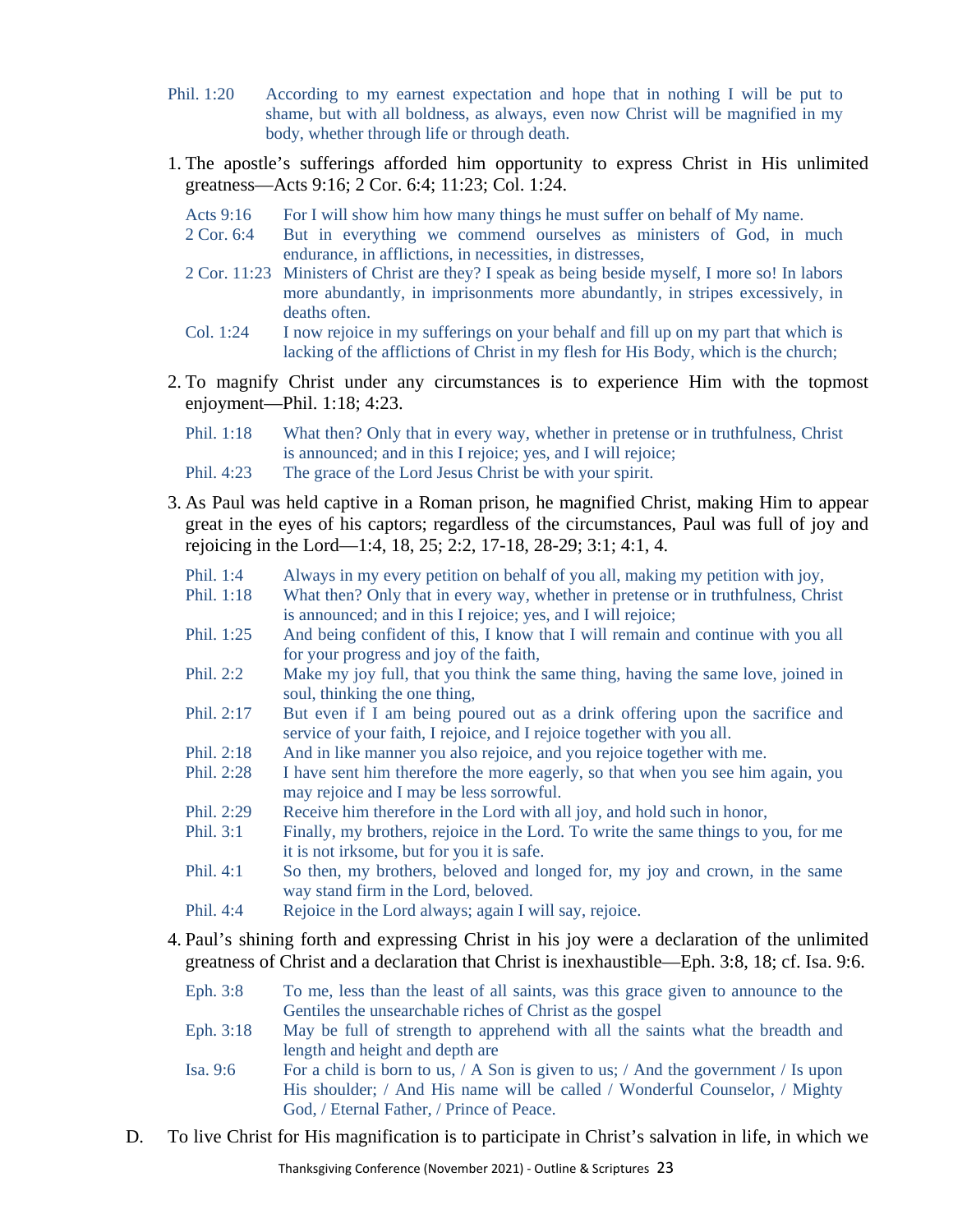are saved from the failure of not living Christ and from the defeat of not magnifying Christ— Rom. 5:10.

Rom. 5:10 For if we, being enemies, were reconciled to God through the death of His Son, much more we will be saved in His life, having been reconciled,

- E. As the believers' pattern, Paul lived a life in Christ's ascendancy, a life that was fully dignified, with the highest standard of human virtues expressing the most excellent divine attributes, a life that resembled the one that the Lord Himself had lived on the earth years before—1 Tim. 1:16; Acts 27:21-26; 28:3-6, 8-10.
	- 1 Tim. 1:16 But because of this I was shown mercy, that in me, the foremost, Jesus Christ might display all His long-suffering for a pattern to those who are to believe on Him unto eternal life.
	- Acts 27:21 And when they had been a long time without food, Paul then stood in their midst and said, O men, you should have listened to me and not set sail from Crete and gained this damage and loss.
	- Acts 27:22 And now I advise you to cheer up, for there will be no loss of life among you, but only of the ship.
	- Acts 27:23 For this very night an angel of the God whose I am and whom I serve stood by me,
	- Acts 27:24 Saying, Do not fear, Paul; you must stand before Caesar. And behold, God has granted you all those who are sailing with you.
	- Acts 27:25 Therefore, cheer up, men, for I believe God that it shall be so, even in the way in which it has been spoken to me.
	- Acts 27:26 But we must run aground on a certain island.
	- Acts 28:3 But when Paul had collected a bundle of sticks and put them on the fire, a viper came out because of the heat and fastened onto his hand.
	- Acts 28:4 And when the natives saw the snake hanging from his hand, they said to one another, Undoubtedly this man is a murderer, whom, though he has been brought safely out of the sea, Justice has not allowed to live.
	- Acts 28:5 However he shook off the snake into the fire and suffered no harm;
	- Acts 28:6 And they expected that he would swell up or suddenly fall down dead. But when they had waited for a long time and beheld nothing unusual happening to him, they changed their minds and said that he was a god.
	- Acts 28:8 And the father of Publius was lying down sick with fever and dysentery. Paul went in to him, and having prayed and laid his hands on him, healed him.
	- Acts 28:9 And when this happened, the rest also in the island who had sicknesses came to him and were healed.
	- Acts 28:10 They also honored us with many honors; and as we put out to sea, they put on board the things for our needs.

### **III. We live in the Divine Trinity by the grace of the Lord Jesus Christ in our spirit—Gal. 6:18:**

Gal. 6:18 The grace of our Lord Jesus Christ be with your spirit, brothers. Amen.

- A. Day by day a marvelous divine transmission should be taking place: God is supplying the Spirit of grace bountifully, and we should be receiving the Spirit of grace continually so that He can become our constituent, and we can become His expression—Heb. 10:29b; John 1:16; Gal. 3:2-5; 2 Cor. 1:12; 12:9:
	- Heb. 10:29 By how much do you think he will be thought worthy of worse punishment who has trampled underfoot the Son of God and has considered the blood of the covenant by which he was sanctified a common thing and has insulted the Spirit of grace?
	- John 1:16 For of His fullness we have all received, and grace upon grace.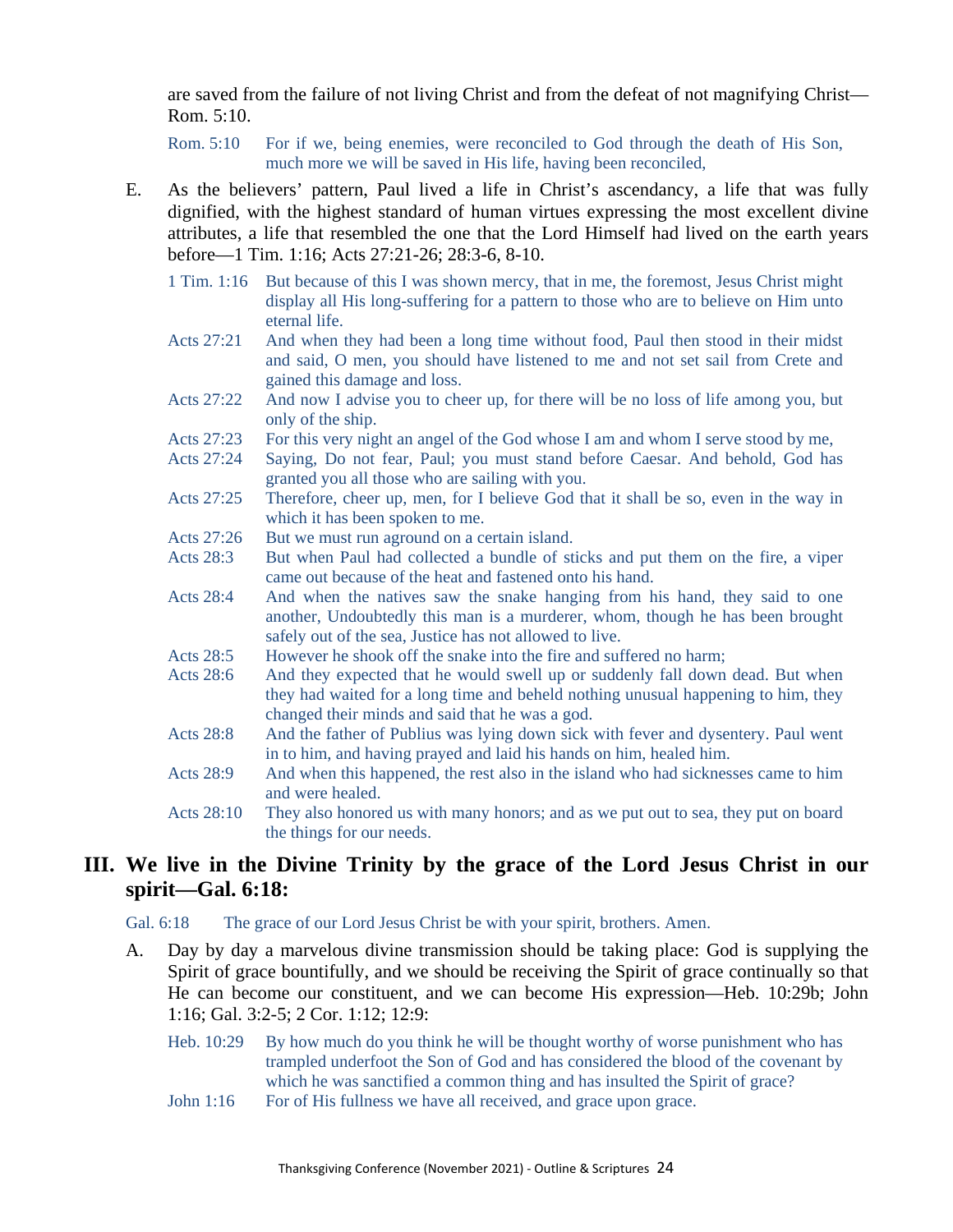- Gal. 3:2 This only I wish to learn from you, Did you receive the Spirit out of the works of law or out of the hearing of faith?
- Gal. 3:3 Are you so foolish? Having begun by the Spirit, are you now being perfected by the flesh?
- Gal. 3:4 Have you suffered so many things in vain, if indeed it was in vain?
- Gal. 3:5 He therefore who bountifully supplies to you the Spirit and does works of power among you, does He do it out of the works of law or out of the hearing of faith?
- 2 Cor. 1:12 For our boasting is this, the testimony of our conscience, that in singleness and sincerity of God, not in fleshly wisdom but in the grace of God, we have conducted ourselves in the world, and more abundantly toward you.
- 2 Cor. 12:9 And He has said to me, My grace is sufficient for you, for My power is perfected in weakness. Most gladly therefore I will rather boast in my weaknesses that the power of Christ might tabernacle over me.
- 1. The way to receive and enjoy grace is to turn to our spirit, exercise our spirit, and enthrone the Lord:
	- a. Whenever we come to the throne of grace by turning to our spirit, we should enthrone the Lord, giving Him the headship, the kingship, and the lordship within us—Heb. 4:16; Rom. 5:17, 21; Col. 1:18b; Rev. 2:4.
		- Heb. 4:16 Let us therefore come forward with boldness to the throne of grace that we may receive mercy and find grace for timely help.
		- Rom. 5:17 For if, by the offense of the one, death reigned through the one, much more those who receive the abundance of grace and of the gift of righteousness will reign in life through the One, Jesus Christ.
		- Rom. 5:21 In order that just as sin reigned in death, so also grace might reign through righteousness unto eternal life through Jesus Christ our Lord.
		- Col. 1:18 And He is the Head of the Body, the church; He is the beginning, the Firstborn from the dead, that He Himself might have the first place in all things;
		- Rev. 2:4 But I have one thing against you, that you have left your first love.
	- b. God's throne is the source of the flowing grace; whenever we fail to enthrone the Lord, dethroning Him, the flow of grace stops—22:1.
		- Rev. 22:1 And he showed me a river of water of life, bright as crystal, proceeding out of the throne of God and of the Lamb in the middle of its street.
	- c. If we enthrone the Lord Jesus within us, the Spirit as the river of water of life will flow out from the throne of grace to supply us; in this way we will receive grace and enjoy grace—v. 1; Hymns, #770.
		- Rev. 22:1 And he showed me a river of water of life, bright as crystal, proceeding out of the throne of God and of the Lamb in the middle of its street. Hymns, #770 In the holiest place (1) In the holiest place, touch the throne of grace, Grace as a river shall flow; In the holiest place, touch the throne of grace, Grace as a river shall flow. (Chorus) Hallelujah! Hallelujah! Grace as a river shall flow; Hallelujah! Hallelujah! Grace as a river shall flow. (2) In the holiest place, live before His face, Light of glory thru me will shine; In the holiest place, live before His face, Light of glory thru me will shine. (Chorus) Hallelujah! Hallelujah! Light of glory thru me will shine; Hallelujah! Hallelujah! Light of glory thru me will shine. (3) To the spirit turn, and the incense burn, Touch the living fountain of life; To the spirit turn, and the incense burn, Touch the living fountain of life.